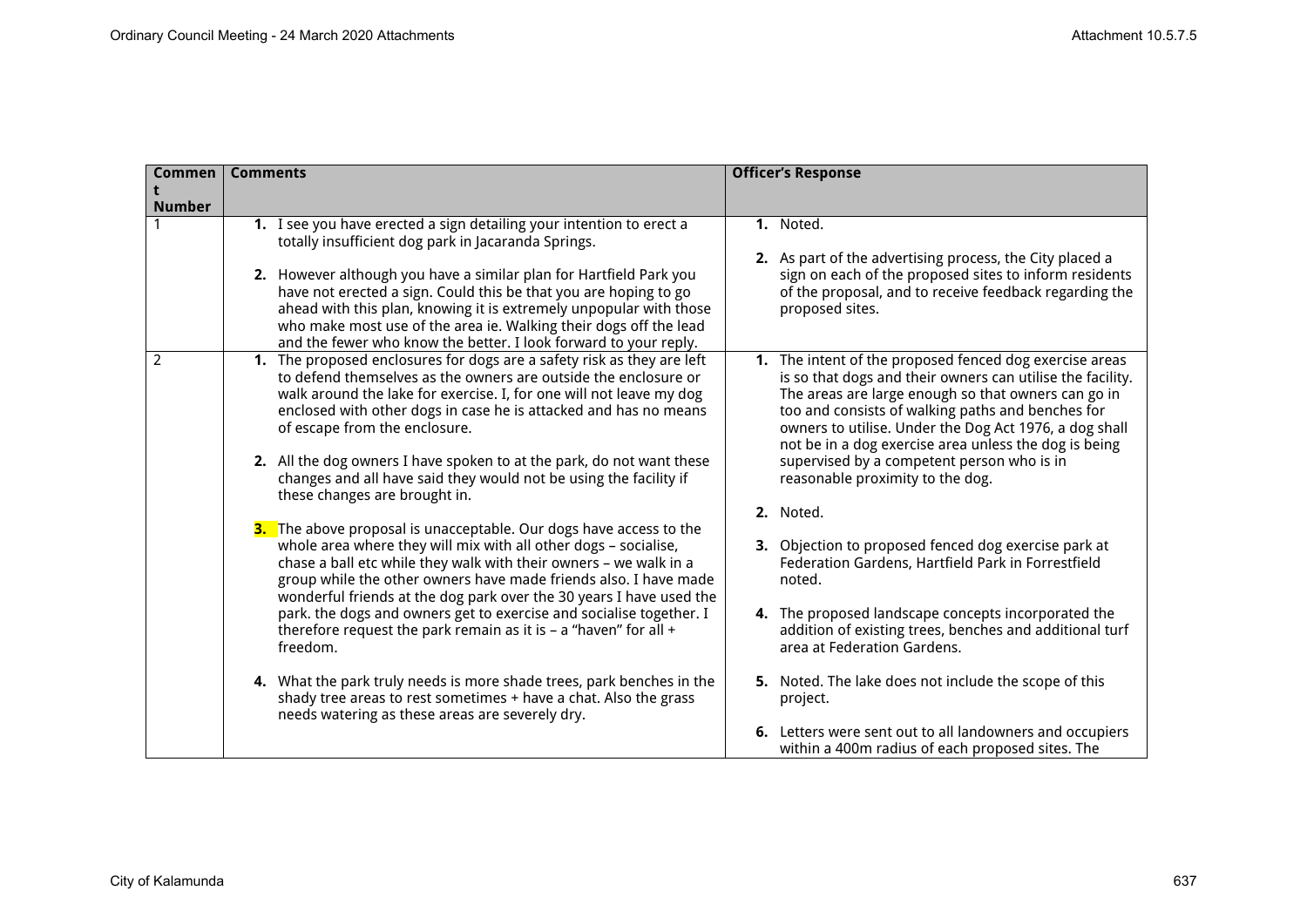|   | 5. The lake itself needs "topping up" with water as it is turning "green"<br>+ smelly due to the hot weather. I am sure the resident ducks and<br>moon hens would appreciate clean water.                                                                                                                       | proposal was also advertised in the local newspaper,<br>signage was placed on both of the proposed sites and<br>was available on the City's engage website.                                                                                                             |
|---|-----------------------------------------------------------------------------------------------------------------------------------------------------------------------------------------------------------------------------------------------------------------------------------------------------------------|-------------------------------------------------------------------------------------------------------------------------------------------------------------------------------------------------------------------------------------------------------------------------|
|   | 6. I would also like to know why a letter wasn't sent out to all dog<br>owners in Forrestfield as a courtesy - I was unaware of this<br>proposal until it was pointed out to me by a friend who had seen it<br>on the shire website.                                                                            | 7. Objection to proposed fenced dog exercise park at<br>Federation Gardens, Hartfield Park in Forrestfield<br>noted.                                                                                                                                                    |
|   | 7. My suggestion is - what isn't broken, don't fix.<br>We love our park (dogs too) the way it is - please leave it be.                                                                                                                                                                                          |                                                                                                                                                                                                                                                                         |
| 3 | 1. Dear Sir/Madam<br>I walk my dog every day round Jacaranda Park, there are always<br>lots of dog walkers<br>I support dog exercise parks at Elmore Way Park, it would be great<br>for the dogs to have some where to run & socialise.<br>Hopefully it will be approved.                                       | 1. Support for proposed fenced dog exercise park at<br>Elmore Way Park noted.                                                                                                                                                                                           |
| 4 | Hi,<br>I have the following queries and provisional objections to the proposal:<br>1. Query - what would be the total cost of constructing and<br>maintaining the proposed facility including staff costs?<br>2. Query - what is budget provision for undertaking this project<br>within current year's budget? | 1. An opinion of probable cost (OPC) was prepared for<br>each site. The estimated cost for Elmore Way Park in<br>High Wycombe is approximately \$300,000; and the<br>estimated cost for Federation Gardens, Hartfield Park,<br>Forrestfield is approximately \$450,000. |
|   | 3. Query – what is the total number of rate payers in the city and how<br>many houses will benefit from the proposed facility? How was the<br>number of residents benefiting from the proposed facility being<br>counted?                                                                                       | 2. An allocation of \$15,000 was included in the 2018/19<br>Budget for the purposes of undertaking background<br>research and preparing landscaping concepts with the<br>OPC's. Approximately \$9000 has been spent on                                                  |
|   | 4. Query - who will construct the proposed facility and how will they<br>be selected for constructing the proposed facility?                                                                                                                                                                                    | concept plans and the OPC to date. Future budgets are<br>yet to be determined by the Council. There is also                                                                                                                                                             |
|   | 5. Query - what are the other priorities/ future projects/ proposals<br>that could be considered if this proposal doesn't progress forward?                                                                                                                                                                     | opportunity for the fenced dog exercise park at Elmore<br>Way Park in High Wycombe to be funded through                                                                                                                                                                 |
|   | <b>6.</b> Provisional objection – if this proposal public facility is intended to<br>benefit less than 20% of the residents then I would object to this                                                                                                                                                         | Public Open Space (POS) Cash in Lieu funds.                                                                                                                                                                                                                             |
|   | proposal. Alternatively, this expense may be avoided and instead                                                                                                                                                                                                                                                | 3. There are approximately 24,000 ratepayers within the<br>City. In 2017/2018 the City undertook a comprehensive                                                                                                                                                        |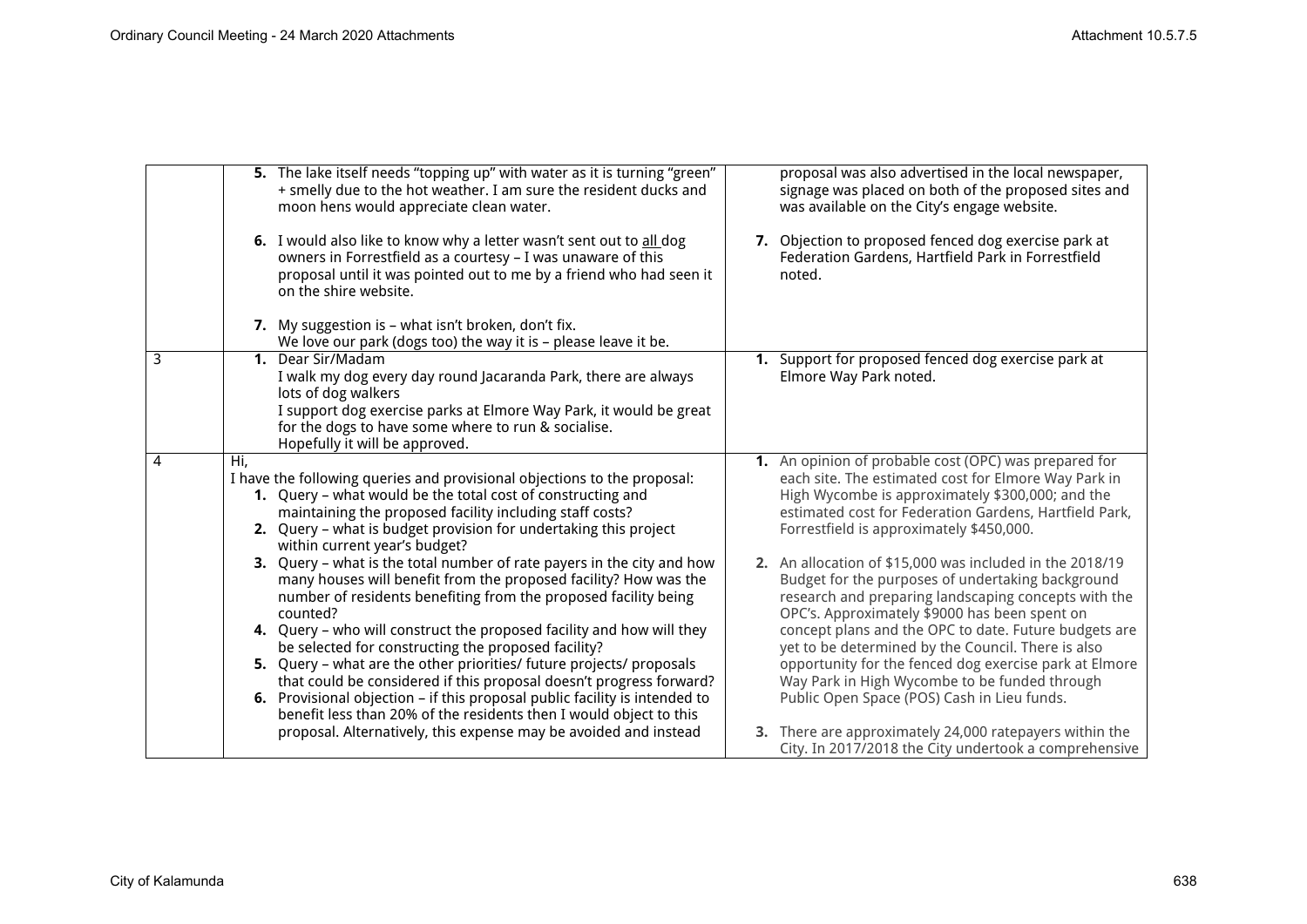| all residents can benefited by passing on the reduced expense to<br>rate-payers in terms of reduced council rates<br>Kindly let me know on my queries and provisional objections | consultation process through the City's POS Strategy in<br>which significant feedback was received from the<br>community regarding dog exercise areas. In addition<br>to this, the City has received multiple queries raised by<br>residents in relation to the need for a fenced dog<br>facility including:                                                                                        |
|----------------------------------------------------------------------------------------------------------------------------------------------------------------------------------|-----------------------------------------------------------------------------------------------------------------------------------------------------------------------------------------------------------------------------------------------------------------------------------------------------------------------------------------------------------------------------------------------------|
|                                                                                                                                                                                  | 1. Concerns about larger dogs injuring smaller dogs.<br>2. Lack of dog agility and obstacle course equipment.<br>3. Decreasing lot sizes, limiting private open space<br>areas for dogs.<br>4. Dogs escaping from unfenced areas.                                                                                                                                                                   |
|                                                                                                                                                                                  | In 2017, the Council (OCM26/2018), requested an<br>investigation into the validity and process associated<br>with a fenced dog park and in May 2018, the Council<br>considered the allocation of funds for progressing<br>feasibility investigations as part of the 2018-19 budget.                                                                                                                 |
|                                                                                                                                                                                  | The locations of the proposed fenced dog exercise<br>parks were chosen based on opportunities and<br>constraints, facility need and individual site<br>assessment. The locations have also been chosen<br>based on the high density of dog ownership<br>surrounding the sites, meaning that the facility will<br>provide a greater benefit and use from the local<br>catchment.                     |
|                                                                                                                                                                                  | Whilst there is no specific number for how many<br>residents will benefit from the proposed facility, the<br>proposals have been in response to multiple enquiries<br>from residents who wish to see an area where they can<br>exercise their dogs safely. The proposed locations have<br>also been narrowed down and chosen to ensure the<br>facilities will provide the most amount of benefit as |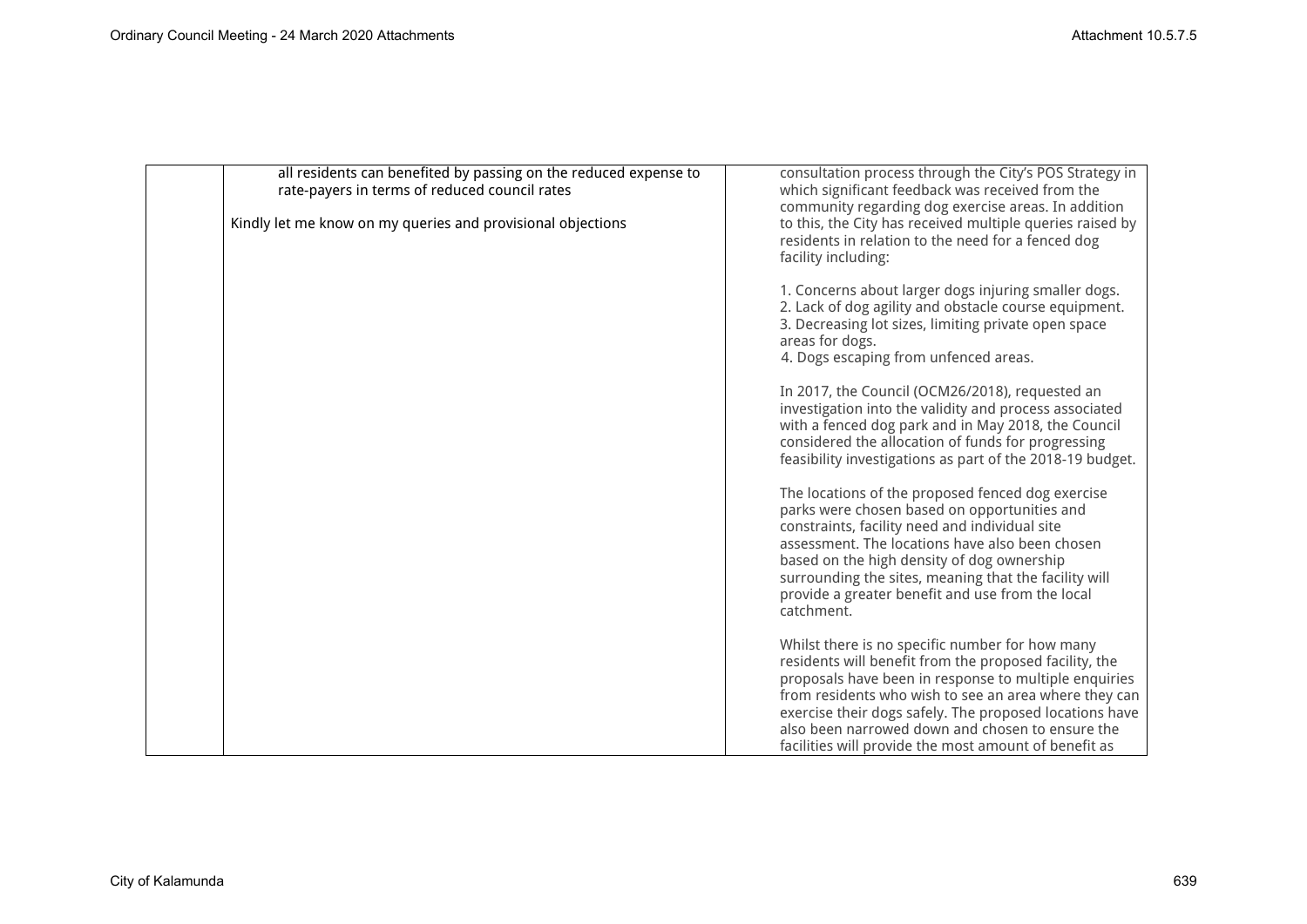|   |                                                                                                                                                                                                                                                                                                                                                                                                                                                                     | possible, to a large amount of residents and visitors.<br>The City also undertook community consultation to<br>ensure the facility, and the location of the facility is<br>suitable and appropriate, and to take into<br>consideration any concerns that the community may<br>have.                                                                                                                                                                                                               |
|---|---------------------------------------------------------------------------------------------------------------------------------------------------------------------------------------------------------------------------------------------------------------------------------------------------------------------------------------------------------------------------------------------------------------------------------------------------------------------|---------------------------------------------------------------------------------------------------------------------------------------------------------------------------------------------------------------------------------------------------------------------------------------------------------------------------------------------------------------------------------------------------------------------------------------------------------------------------------------------------|
|   |                                                                                                                                                                                                                                                                                                                                                                                                                                                                     | 4. In the event that the Council resolve to progress with<br>constructing a fenced dog park, there will need to be a<br>request for tender process and ensure that the<br>selection criteria considers the contractor's relevant<br>experience, capacity, understanding, delivery<br>timeframe, price and any other selection criteria<br>chosen by the City.                                                                                                                                     |
|   |                                                                                                                                                                                                                                                                                                                                                                                                                                                                     | 5. This will be a future consideration depending on<br>community feedback and Council's decision. The City<br>has a number of ongoing and future projects, however<br>they are not dependent on whether the dog park<br>progresses or not. Each of the City's projects needs to<br>be considered on an individual basis factoring in the<br>City's budgets over a number of years and also<br>factoring other sources of funding that may be<br>available to the City other than municipal funds. |
|   |                                                                                                                                                                                                                                                                                                                                                                                                                                                                     | 6. Noted.                                                                                                                                                                                                                                                                                                                                                                                                                                                                                         |
| 5 | 1. My only feedback (apart from 'Hooray! It's finally happening! Thank<br>you!) is that I'd be a bit nervous about the gates that connect the<br>big and small dog areas. It kind of defeats the purpose of have<br>separate enclosures according to size. I'd always be worried about<br>the pitbull in the big enclosure being let in to the small one so he<br>can 'play' with my small dog. This is based on past experience at<br>John Dunne park in Kelmscott | 1. Support of the proposed fenced dog exercise parks<br>noted. The intent of the central gate crossing is to<br>ensure there are multiple entry and exit points to<br>ensure the safety of both visitors and dogs. The central<br>gate crossings ensure for Crime Prevention Through<br>Environmental Design (CPTED) features to be<br>incorporated into the design of the proposed fenced                                                                                                        |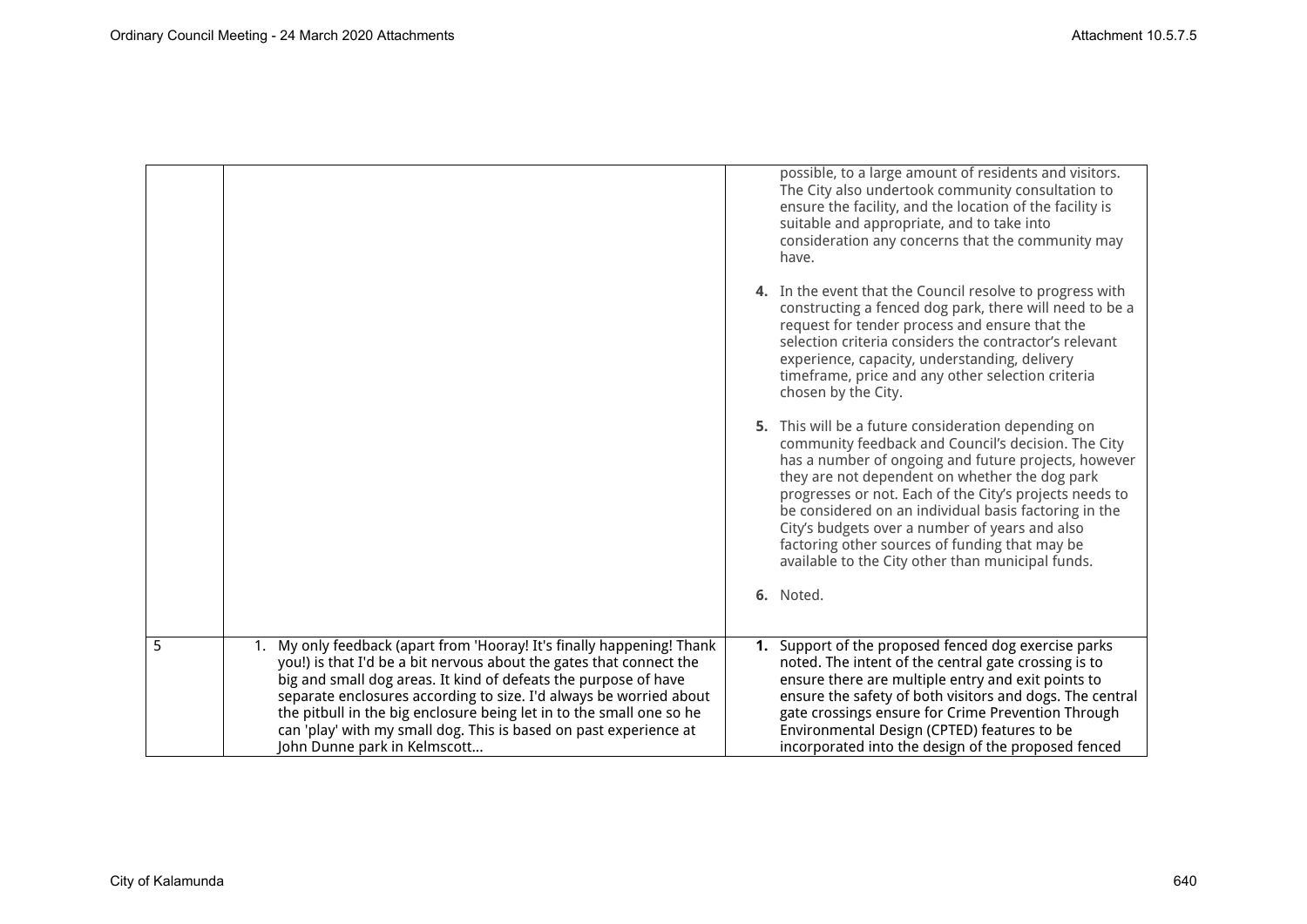|   |                                                                                                                                                                                                                                                                                                                                                                                                                                                                                                                                                                                                                                                                                                                                                                                               | dog exercise parks to enable users to have full<br>movement throughout the sites.                                                                                                                                                                                                                                                                                                                                                                                                                                                                                                                                                                                                                                                                                                                                                    |
|---|-----------------------------------------------------------------------------------------------------------------------------------------------------------------------------------------------------------------------------------------------------------------------------------------------------------------------------------------------------------------------------------------------------------------------------------------------------------------------------------------------------------------------------------------------------------------------------------------------------------------------------------------------------------------------------------------------------------------------------------------------------------------------------------------------|--------------------------------------------------------------------------------------------------------------------------------------------------------------------------------------------------------------------------------------------------------------------------------------------------------------------------------------------------------------------------------------------------------------------------------------------------------------------------------------------------------------------------------------------------------------------------------------------------------------------------------------------------------------------------------------------------------------------------------------------------------------------------------------------------------------------------------------|
| 6 | 1. I have a question about the Federation Gardens fenced dog<br>exercise proposal. It isn't clear whether the area that is currently<br>off lead will remain off lead with the addition of the fenced areas?<br>I.e. Will dogs still have access to the lake?                                                                                                                                                                                                                                                                                                                                                                                                                                                                                                                                 | 1. The proposal is an addition to the existing park and<br>does not restrict dogs from using the rest of<br>Federation Gardens. It is an option for residents who<br>wish to use the facility.                                                                                                                                                                                                                                                                                                                                                                                                                                                                                                                                                                                                                                       |
| 7 | 1. We have noticed the signage re the concept of changing the<br>Hartfield Park. For years we have been walking our dog in this area<br>and cross the park on a daily basis. From the information available<br>it is not clear whether the park will only be accessible to the<br>enclosed area? We think there is no change necessary as the dogs<br>can play whether it's enclosed or not and is a complete waste of tax<br>payers money. We are completely against enclosed areas as it<br>restricts the use of the park and it's not suitable for every dog. Will<br>we still have access to the lake for our dog to have swim, especially<br>in hot weather ?Hopefully there won't be any changes and we<br>don't have to find another area forour outdoor activities.                   | 1. The proposed location and concept plans were<br>advertised as an addition to the already existing off<br>leash area. The advertising process was to enable the<br>City to understand whether the fenced dog exercise<br>park at Federation Gardens would be an addition or<br>whether it would restrict users to a certain area of the<br>site.<br>2. Objection to the proposed fenced dog exercise park at<br>Federation Gardens, Hartfield Park in Forrestfield<br>noted.                                                                                                                                                                                                                                                                                                                                                       |
| 8 | Hartfield Park Dog Exercise Area<br>1. We are against the fenced dog park as we have been taking our dog<br>(previously dogs) to the off lead area for 10 years now. Currently<br>there is a lovely group of people and dogs who meet there most<br>evenings and the dogs play together and the people socialize.<br>There are big dogs, medium and little dogs all playing together and<br>this would not be possible with the separate fenced areas. Our dog<br>is a medium size so where does he go? Part of taking our dog to<br>the off lead area is that we get exercise while walking 4-5 laps of<br>the pond. Walking around a small fenced area would not benefit<br>the humans. When the dogs get hot or thirsty they can swim in the<br>pond, which is good exercise for them too. | 1. Objection to the proposed fenced dog exercise park at<br>Federation Gardens, Hartfield Park in Forrestfield<br>noted.<br>Federation Gardens was chosen as a potential site to<br>2.<br>facilitate for a fenced dog exercise park due to the<br>existing facilities available and its locational and<br>physical characteristics enabling this facility to be<br>provided. In addition to this, the site was chosen in<br>order to clarify the areas within the whole of Hartfield<br>Park which are and are not restricted dog exercise<br>areas. The intent of this proposal was to encourage<br>users to utilise the facility in Federation Gardens as<br>opposed to the multiple sporting facilities which are<br>restricted to dogs. The proposed location and concept<br>plans were advertised as an addition to the already |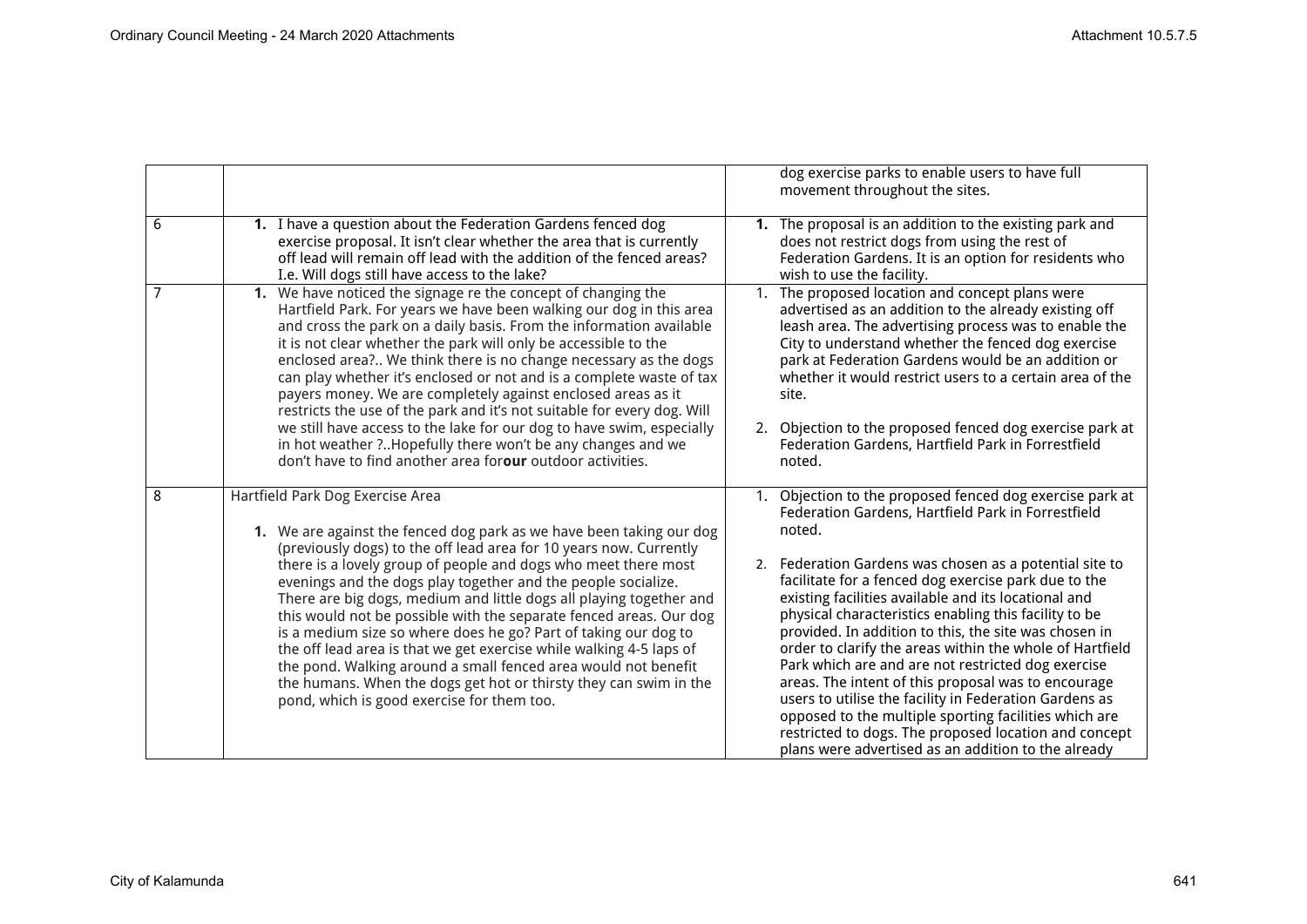|   | 2. We would like to know if the rest of the park is still going to be off<br>lead? We have good control of our dog off lead and keep him away<br>from any dogs that are on lead unless the other dog owner<br>indicates that their dog is friendly (usually on lead due to lack of<br>training). It seems like these changes have been planned because<br>some people are not following the rules - perhaps more signage at<br>the entrances to the park and enforcement by rangers would solve<br>the problem without taking away our off lead area that we love.<br>There are other parks where dog owners who can't control their<br>dogs can take their dogs and keep them on lead. Perhaps you<br>could add a fenced area to those parks to provide an option for<br>those owners.<br>3. We are happy enough for the park to be developed, we would just | existing off leash area. The advertising process was to<br>enable the City to understand whether the fenced dog<br>exercise park at Federation Gardens would be an<br>addition or whether it would restrict users to a certain<br>area of the site.                                                                                 |
|---|---------------------------------------------------------------------------------------------------------------------------------------------------------------------------------------------------------------------------------------------------------------------------------------------------------------------------------------------------------------------------------------------------------------------------------------------------------------------------------------------------------------------------------------------------------------------------------------------------------------------------------------------------------------------------------------------------------------------------------------------------------------------------------------------------------------------------------------------------------------|-------------------------------------------------------------------------------------------------------------------------------------------------------------------------------------------------------------------------------------------------------------------------------------------------------------------------------------|
|   | still like to be able to let our dog play freely with the other friendly<br>dogs. Can you please present our concerns at the Council meetings<br>on this topic? We would appreciate being kept updated on the<br>outcome of any meetings as well.                                                                                                                                                                                                                                                                                                                                                                                                                                                                                                                                                                                                             |                                                                                                                                                                                                                                                                                                                                     |
| 9 | 1. I walk my Dogs every afternoon at the Federation Gardens Dog<br>Park Forrestfield. I meet many other dog owners and we all chat<br>and walk together around the lake while our dogs (big and small)<br>socialise and paddle in the lake. In my opinion segregating dogs in<br>different fenced sections is not going to work at Federation<br>Gardens and I am truly opposed to it. Myself, my dogs and the<br>people we meet down there have enjoyed the sense of freedom<br>the park has offered for many years.                                                                                                                                                                                                                                                                                                                                         | 1. Objection to the proposed fenced dog exercise park at<br>Federation Gardens, Hartfield Park in Forrestfield<br>noted.<br>2. The proposed concept plan for Federation Gardens<br>that was proposed additional trees to the site as well<br>as shaded seating options.<br>3. Objection to the proposed fenced dog exercise park at |
|   | 2. I am all for spending money on the park, as it dry and sandy and<br>the lake is very low in water and in need of maintenance. There is<br>only one bench in the sun, so more benches and shade would be<br>gladly welcomed.                                                                                                                                                                                                                                                                                                                                                                                                                                                                                                                                                                                                                                | Federation Gardens, Hartfield Park in Forrestfield<br>noted.                                                                                                                                                                                                                                                                        |
|   | 3. PLEASE DON'T FENCE IN OUR DOGS CITY of KALAMUNDA.                                                                                                                                                                                                                                                                                                                                                                                                                                                                                                                                                                                                                                                                                                                                                                                                          |                                                                                                                                                                                                                                                                                                                                     |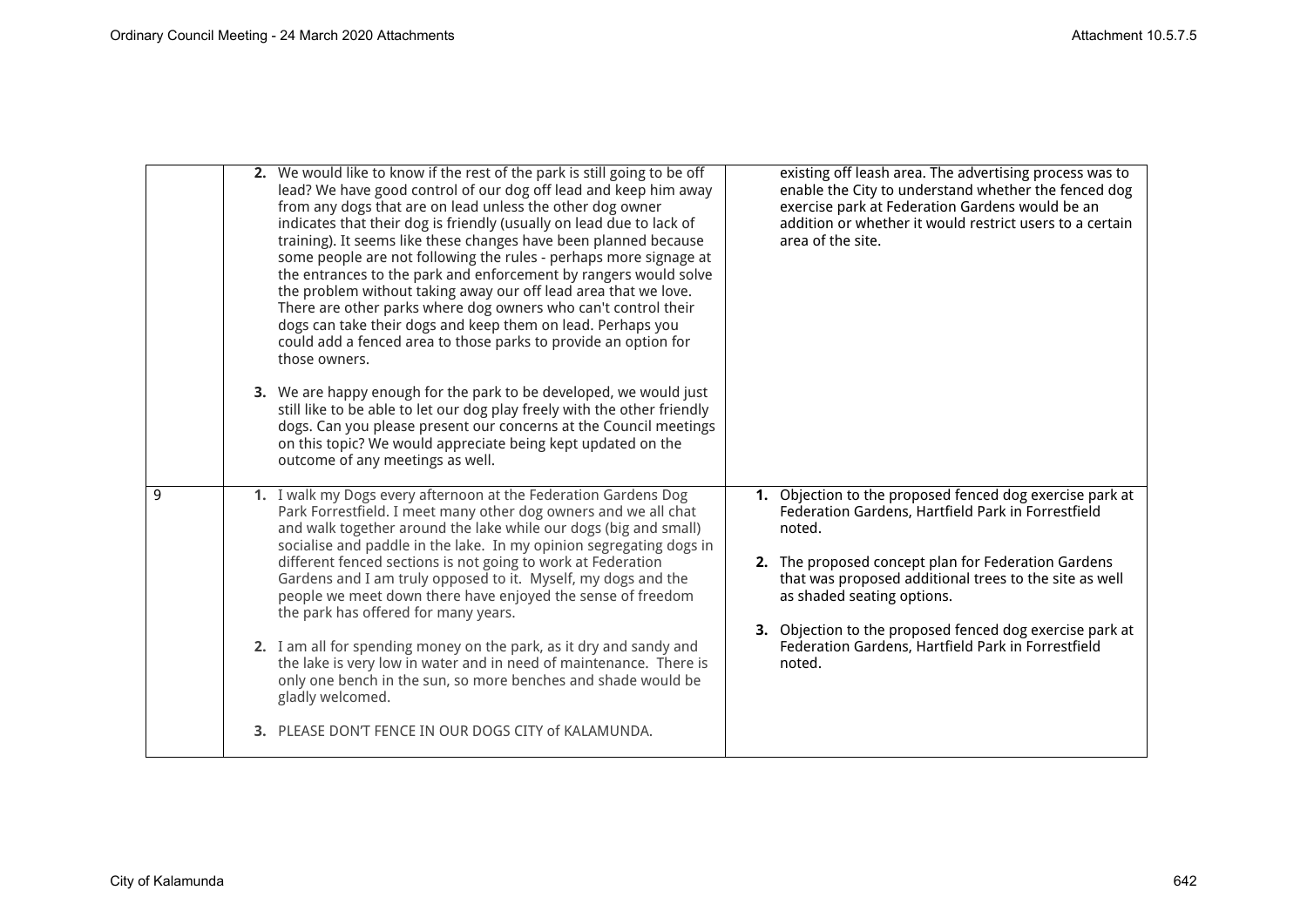| 10 | 1. We recently brought a house in Forrestfield, where we had lived as<br>tenants a couple of years ago and one of the main reasons of                                                                                                                                                                                                                                                                                                                                                                                                                                                                                                                                                                                                                                                                                                                                                                                                                                                                                                                                                                                                                                                | 1. Noted.                                                                                                                                                                                                                                                                                                                                                                                                                                                                                                              |
|----|--------------------------------------------------------------------------------------------------------------------------------------------------------------------------------------------------------------------------------------------------------------------------------------------------------------------------------------------------------------------------------------------------------------------------------------------------------------------------------------------------------------------------------------------------------------------------------------------------------------------------------------------------------------------------------------------------------------------------------------------------------------------------------------------------------------------------------------------------------------------------------------------------------------------------------------------------------------------------------------------------------------------------------------------------------------------------------------------------------------------------------------------------------------------------------------|------------------------------------------------------------------------------------------------------------------------------------------------------------------------------------------------------------------------------------------------------------------------------------------------------------------------------------------------------------------------------------------------------------------------------------------------------------------------------------------------------------------------|
|    | where we brought the house was due to the Hartfield dog park.<br>Along with the awesome Jorgensen Park and other on-leash walks<br>and open spaces within this beautiful Shire. We would even drive<br>up from Kelmscott (our previous home) to visit Hartfield as our<br>dogs love the bush and lake. Therefore, myself and other dog<br>owners whom I have talked to are amazed and dumbfounded at<br>the new proposal of a fenced in dog park at Hartfield!                                                                                                                                                                                                                                                                                                                                                                                                                                                                                                                                                                                                                                                                                                                       | 2. The Federation Gardens advertising sign was placed on<br>the corner of Hartfield Road and Morrison Road. This<br>was the nearest entrance to Federation Gardens<br>enabling those who enter the site from this entrance<br>and those who drive or walk by to be able to see the<br>sign. The signage was placed in this particular spot to<br>capture a larger range of feedback. The hockey field<br>does not form part of this proposal, but the feedback                                                         |
|    | 2. Firstly the 'information proposal' sign - was not placed in the park<br>or even near the entrance of the park - it was placed on the corner                                                                                                                                                                                                                                                                                                                                                                                                                                                                                                                                                                                                                                                                                                                                                                                                                                                                                                                                                                                                                                       | regarding the lock has been noted.                                                                                                                                                                                                                                                                                                                                                                                                                                                                                     |
|    | next to the bowling club. Why? Would it not be better placed where<br>the actual work was going to take effect. The sign for the new<br>hockey field and facilities was placed inside the park! Are you trying<br>to hide the fact that this proposal may not go down too well.<br>Considering that the dog park actually gets used a lot more than<br>the hockey field! Whilst we are talking about the hockey field, the<br>gate that is in farthest corner and within the dog park, with the<br>clear sign NO DOGS (and I agree) is constantly broken - so is<br>unable to be placed on the catch - is this because some bright<br>spark in your department decided it would be a good idea to put a<br>high pressure reticulation point right next to the gate - so of<br>course the pressure washes it open and therefore breaks the flimsy<br>lock. May I recommend that you get this fixed - and then aim the<br>retic point away from the gate - so that dogs won't run into the<br>field! And also make it self-closing for those that don't like closing<br>gates (mainly the hockey players who run from one field across the<br>road to the other for warm up training!) | 3. The proposed location and landscaping concepts were<br>advertised from 17 January 2020 to 21 February 2020.<br>Letters were sent out to all landowners and occupiers<br>within a 400m radius of each proposed sites. The<br>proposal was also advertised in the local newspaper,<br>signage was placed on both of the proposed sites and<br>was available on the City's engage website.<br>4. Objection to the proposed fenced dog exercise park at<br>Federation Gardens, Hartfield Park in Forrestfield<br>noted. |
|    | 3. But back to the fenced in dog park - on the web site -                                                                                                                                                                                                                                                                                                                                                                                                                                                                                                                                                                                                                                                                                                                                                                                                                                                                                                                                                                                                                                                                                                                            |                                                                                                                                                                                                                                                                                                                                                                                                                                                                                                                        |
|    | engage.kalamunda - it states - "pawsome facilities for our furry                                                                                                                                                                                                                                                                                                                                                                                                                                                                                                                                                                                                                                                                                                                                                                                                                                                                                                                                                                                                                                                                                                                     |                                                                                                                                                                                                                                                                                                                                                                                                                                                                                                                        |
|    | friends"- do any of the people who 'designed' this "pawsome"<br>facility actually own a dog? Or put any thought / leg work into the                                                                                                                                                                                                                                                                                                                                                                                                                                                                                                                                                                                                                                                                                                                                                                                                                                                                                                                                                                                                                                                  |                                                                                                                                                                                                                                                                                                                                                                                                                                                                                                                        |
|    | design, or do you just cookie cutter a plan from another boring,                                                                                                                                                                                                                                                                                                                                                                                                                                                                                                                                                                                                                                                                                                                                                                                                                                                                                                                                                                                                                                                                                                                     |                                                                                                                                                                                                                                                                                                                                                                                                                                                                                                                        |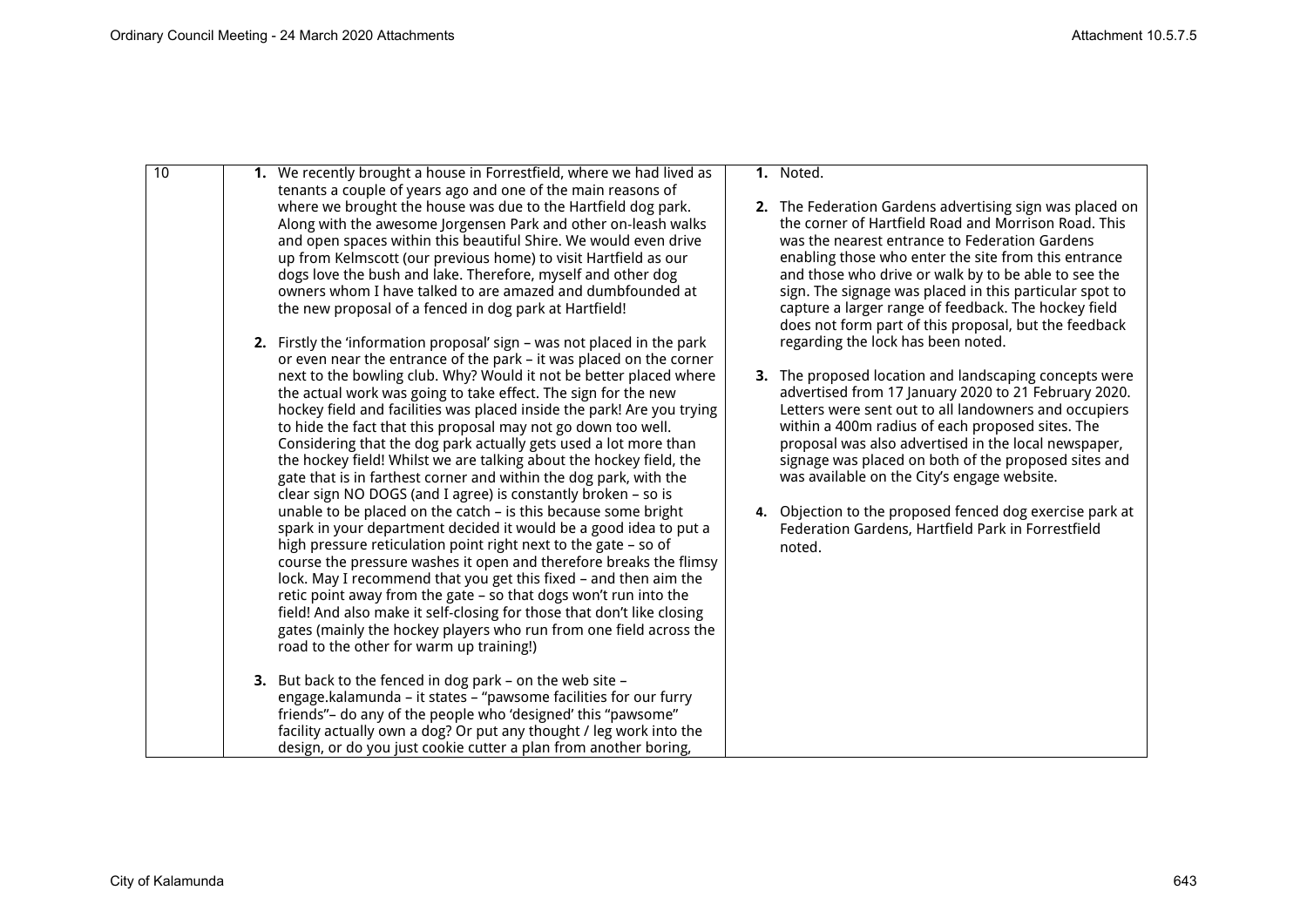| non-dog owner designer? Do you not research to find out what<br>dogs actually enjoy doing, and by any chance have you come down<br>to the area you are replanning for and take a census of the dog<br>owners there over a period of a say a week, at all different<br>times/days so you can truly find out their view. It seems from the<br>placing the sign (next to the bowling club) a week ago, in a position<br>no one can read and posting out survey forms to households less<br>than 5 days ago - to obtain 'everyone's' feedback by 21st feels like |  |
|--------------------------------------------------------------------------------------------------------------------------------------------------------------------------------------------------------------------------------------------------------------------------------------------------------------------------------------------------------------------------------------------------------------------------------------------------------------------------------------------------------------------------------------------------------------|--|
| you are trying to slip this through. Are you trying to get it passed<br>without much pressure from the actual residents who are pay their<br>rates and enjoy the park as is!                                                                                                                                                                                                                                                                                                                                                                                 |  |
| 4. Rather than "listening" to the few, who are probably complaining -<br>please listen to an owner of 2 dogs and also some comments from<br>fellow dog owners that I have spoken to about:                                                                                                                                                                                                                                                                                                                                                                   |  |
| a) Dogs love trees, bush and spaces to roam – they do not enjoy a<br>vanilla park with a few 'agility' items - in a park which is actually<br>designed by boring humans for humans comfort!                                                                                                                                                                                                                                                                                                                                                                  |  |
| b) Dog owners are responsible for dogs and their training/manners -<br>majority of dog owners know that - however there are a select few<br>that don't and hence the few complaints.                                                                                                                                                                                                                                                                                                                                                                         |  |
| c) In the past 6 years since I have been coming to the park $-$ I have<br>only seen one incident and heard of another. Unfortunately those<br>were more to the lack of human training rather than the actual<br>dog.                                                                                                                                                                                                                                                                                                                                         |  |
| d) Have a ranger come to the park to check on registrations, picking<br>up after a dog etc on regular but varied times, may be more<br>productive in enforcing the laws, and more cost effective than<br>building a fenced park and caging the animals in. Or have deputy<br>rangers - who are dog owners and walk there regularly and can<br>help enforce the regulations with some authority behind them<br>maybe.                                                                                                                                         |  |
| e) The space at Hartfield is large enough – and open enough that if a<br>dog owner wishes to remove their dog from a situation - then they                                                                                                                                                                                                                                                                                                                                                                                                                   |  |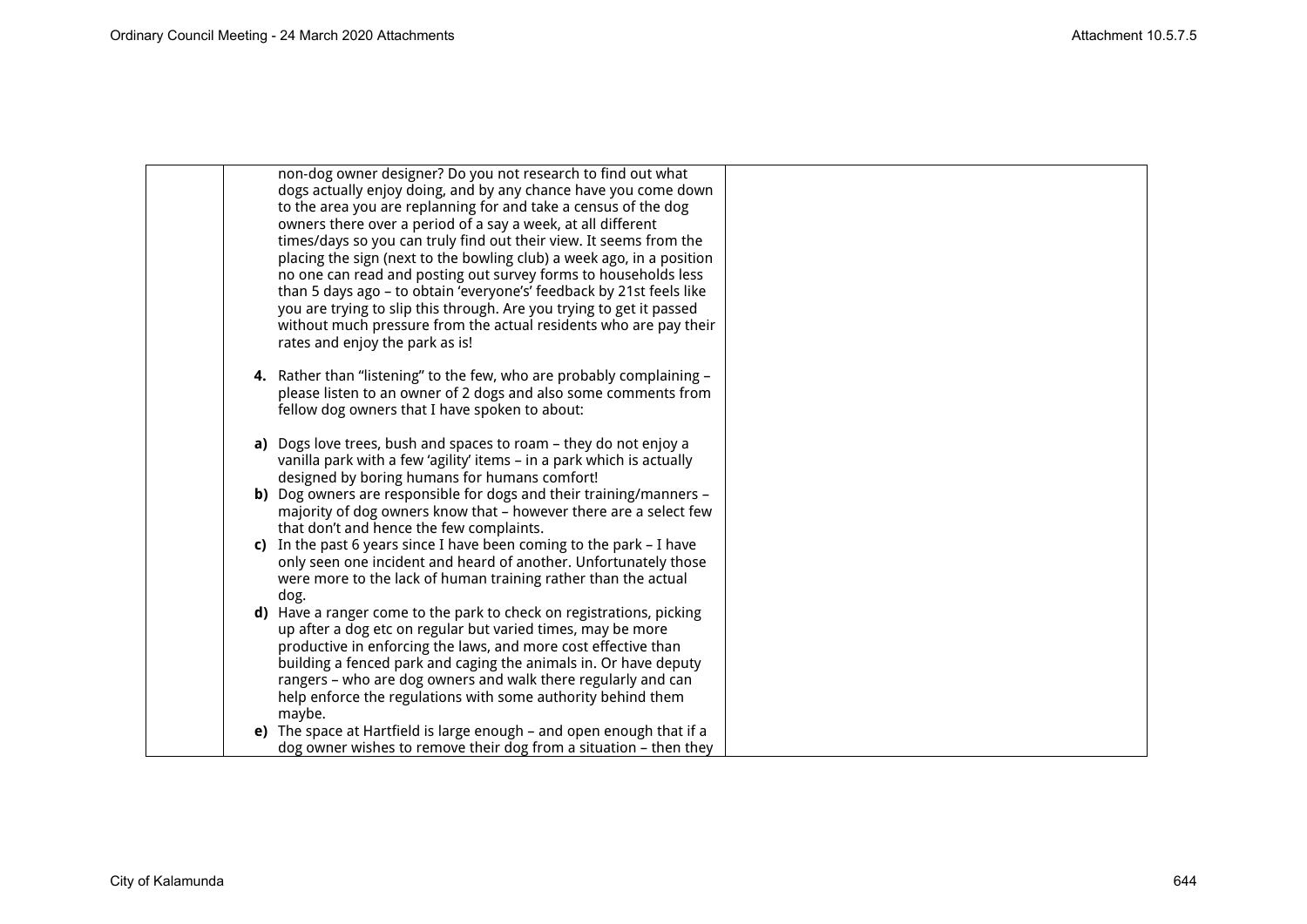|    |     | can, and they do. In a fenced in area - the only way to go is out of                                                                     |           |
|----|-----|------------------------------------------------------------------------------------------------------------------------------------------|-----------|
|    |     | the dog park!                                                                                                                            |           |
|    |     | f) The freedom in Hartfield Park allows small, medium and large                                                                          |           |
|    |     | walks - a fenced in area does not allow this variety.                                                                                    |           |
|    | g)  | Urban planning has gone silly - we have a beautiful wide open                                                                            |           |
|    |     | nature park - and they want to turn it into a boring enclosed play                                                                       |           |
|    |     | area, bloody ridiculous!                                                                                                                 |           |
|    |     | h) It is advertised as an off-leash dog park - why don't they have more                                                                  |           |
|    |     | poop bins at the walk in entrances (there are 4 entrances) and only<br>3 bins located close together inside the park! Having them on the |           |
|    |     | way in/out makes more logical sense for those of us that walk to                                                                         |           |
|    |     | the park!                                                                                                                                |           |
|    | i). | Put up an information sign (they've put up signs about nature)                                                                           |           |
|    |     | reminding people of the laws/regulations within the park - they                                                                          |           |
|    |     | would do that with a fenced in one! Also have larger signs at these                                                                      |           |
|    |     | entrances to say it's an off-leash dog park - so those with families                                                                     |           |
|    |     | and walkers are fully aware that there will be dogs running around                                                                       |           |
|    |     | and probably running up to them to greet them with wagging tails.                                                                        |           |
|    | i)  | Talk to the dog owners, don't hide behind desks and make their evil                                                                      |           |
|    |     | plans that don't affect them!                                                                                                            |           |
|    |     | I could go on, but believe you get the picture.                                                                                          |           |
|    |     |                                                                                                                                          |           |
|    |     | Please take all of the above into consideration and PLEAESE DON'T                                                                        |           |
|    |     | turn this wonderful wide open space into yet another ridiculous                                                                          |           |
|    |     | waste of money!                                                                                                                          |           |
|    |     |                                                                                                                                          |           |
|    |     | Thank you for your time.                                                                                                                 |           |
|    |     | I will be posting this on social media to make others aware.                                                                             |           |
| 11 |     | 1. The website design is poorly constructed in my opinion.                                                                               | 1. Noted. |
|    |     | Firstly, when I went to give my comments it came up the HW park                                                                          |           |
|    |     | when all I am interested in is the FF one. After some time and after                                                                     |           |
|    |     | hitting save etc it went on the FF one I wanted. Not the real                                                                            |           |
|    |     | clearthere is 2 hyperlinks for each which I assumed was the                                                                              |           |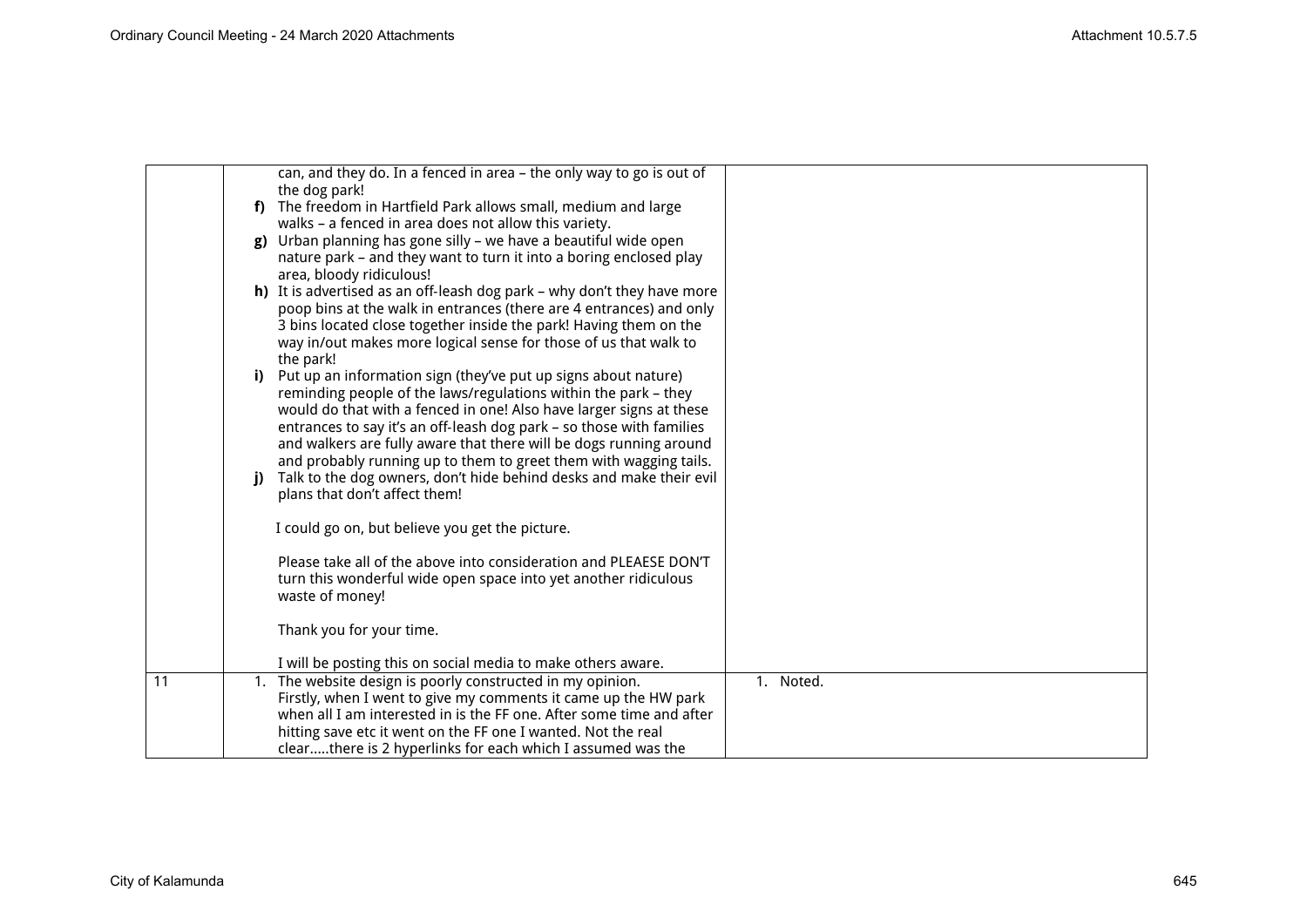| form but no, it was the concept plans, which I already saw on prior                                                                                                                                                                                                                                                                                                                                                                                                                                                                                                                                                                                                                                                                                                                                                                                                                                                                                                                                                                                                                                                                                                                                                                                                                                                                                                                                                                                                                                                                                                                                                                                                                                                                                                                                                                                                     |                                                                                                                                                                                                                                                                                                                                                                                                                                                                                                                                                                                                                                                                                                                                                                                                                                                                                                                                                                                                                                                                                                                                                                                                                                                                                                                                                                                                                                                                    |
|-------------------------------------------------------------------------------------------------------------------------------------------------------------------------------------------------------------------------------------------------------------------------------------------------------------------------------------------------------------------------------------------------------------------------------------------------------------------------------------------------------------------------------------------------------------------------------------------------------------------------------------------------------------------------------------------------------------------------------------------------------------------------------------------------------------------------------------------------------------------------------------------------------------------------------------------------------------------------------------------------------------------------------------------------------------------------------------------------------------------------------------------------------------------------------------------------------------------------------------------------------------------------------------------------------------------------------------------------------------------------------------------------------------------------------------------------------------------------------------------------------------------------------------------------------------------------------------------------------------------------------------------------------------------------------------------------------------------------------------------------------------------------------------------------------------------------------------------------------------------------|--------------------------------------------------------------------------------------------------------------------------------------------------------------------------------------------------------------------------------------------------------------------------------------------------------------------------------------------------------------------------------------------------------------------------------------------------------------------------------------------------------------------------------------------------------------------------------------------------------------------------------------------------------------------------------------------------------------------------------------------------------------------------------------------------------------------------------------------------------------------------------------------------------------------------------------------------------------------------------------------------------------------------------------------------------------------------------------------------------------------------------------------------------------------------------------------------------------------------------------------------------------------------------------------------------------------------------------------------------------------------------------------------------------------------------------------------------------------|
| pages.                                                                                                                                                                                                                                                                                                                                                                                                                                                                                                                                                                                                                                                                                                                                                                                                                                                                                                                                                                                                                                                                                                                                                                                                                                                                                                                                                                                                                                                                                                                                                                                                                                                                                                                                                                                                                                                                  |                                                                                                                                                                                                                                                                                                                                                                                                                                                                                                                                                                                                                                                                                                                                                                                                                                                                                                                                                                                                                                                                                                                                                                                                                                                                                                                                                                                                                                                                    |
| Late Submissions (submitted after 21 February 2020)                                                                                                                                                                                                                                                                                                                                                                                                                                                                                                                                                                                                                                                                                                                                                                                                                                                                                                                                                                                                                                                                                                                                                                                                                                                                                                                                                                                                                                                                                                                                                                                                                                                                                                                                                                                                                     |                                                                                                                                                                                                                                                                                                                                                                                                                                                                                                                                                                                                                                                                                                                                                                                                                                                                                                                                                                                                                                                                                                                                                                                                                                                                                                                                                                                                                                                                    |
| Thanks for your response, I really appreciate the timely response and<br>12<br>detailed information provided. I am really happy & grateful that<br>Kalamunda city has such professional and diligent staff which, as an<br>immigrant to Australia, who never ceases to amaze me with their excellent<br>customer service every time I engage with you folks. Where I come from,<br>its next to impossible even identifying the right department/ personnel for<br>such community matters, much less getting such thorough responses to<br>my enquiries. So just want to encourage the team to continue doing the<br>great job they are doing in managing the city affairs and taking care of its<br>residents.<br>With regards to the fenced dog exercise park, I would like reiterate my<br>objection for following reasons:<br>1. There is no clear understanding of exactly how many rate payers<br>will benefit from this, and having a very vague justification would<br>neither be a prudential nor responsible basis for council members<br>spending almost half a million dollars and more in coming years.<br>Avoiding this one single project could potentially reduce the annual<br>rates by \$20, equivalent of the whole WARR levy<br>2. The incremental operational cost for maintaining this facility in<br>future has not been worked out, even in part-time FTE terms?<br>3. It appears another fenced dog park facility is present in close<br>vicinity, i.e. at the Harmony Fields in Maddington, which for most<br>residents of Wattle Grove suburb would be closer than Elmore park<br>I have the following additional queries:<br>7. How many active/ current dog registrations are there in Kalamunda<br>city?<br>8. How many council members would potentially directly benefit<br>from this facility, in terms of being pet owners themselves? | The fenced dog exercise park at Elmore Way park is<br>1.<br>proposed to be funded through public open space<br>cash in lieu. The objectives of cash in lieu for POS is to<br>ensure that all residential development in the State is<br>complemented by adequate, well-located areas of<br>public open space that will enhance the amenity of the<br>development and provide for the recreational needs of<br>local residents. Development Control Policy 2.3 -<br>Public Open Space in Residential Areas outlines that<br>the acceptable expenditure for cash in lieu funds may<br>be for clearing, seating, earthworks, spectator cover,<br>grass planting, toilets, landscaping, change rooms,<br>reticulation, lighting, play equipment, pathways,<br>fencing, walk trails, car parking, and signs relating to<br>recreation pursuits. The provision of a fenced dog<br>exercise park at Elmore Way Park in High Wycombe<br>meets the critera for the acceptable expenditure for<br>cash-in-lieu.<br>Noted. The amended OPC for Elmore Way Park has<br>2.<br>incorporated an estimate of the annual maintenance<br>cost.<br>Elmore Way Park has been chosen as a suitable<br>3.<br>location to facilitate for a fenced dog exercise park due<br>to its locational and physical characteristics. The site is<br>located within proximity to a high density of dog<br>ownership and consists of nearby facilities which will<br>enable to site to be successful. |